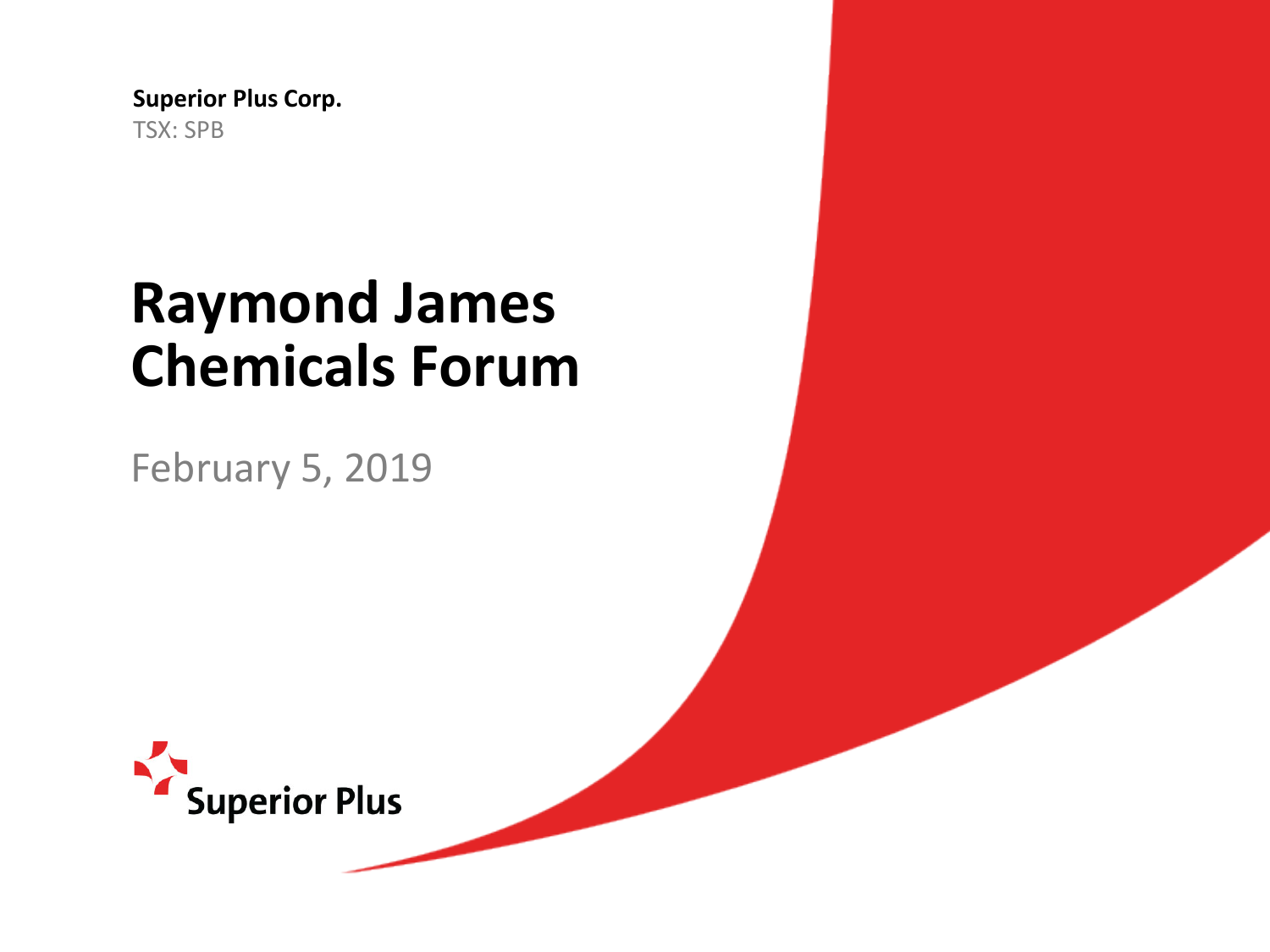### Forward-Looking Statements and Information

This presentation is for information purposes only and is not intended to, and should not be construed to constitute, an offer to sell or the solicitation of an offer to buy, securities of Superior<br>Plus Corp. ("Superior"). included herein and certain oral statements made by management are forward-looking information within the meaning of applicable Canadian securities laws. Forward-looking information<br>may include statements regarding the obj

Forward-looking information in this document includes: the amount and timing of the expected synergies from NGL Propane, the Evolution 2020 aspirational goal which assumes no material<br>divestitures of existing businesses an financial position, deleveraging from 3.7x after closing the NGL Propane transaction to 3.0x by 2020 assuming free cash flow generated by NGL Propane is used for debt repayment,<br>consolidated and business segment outlooks, rates, exposure to such rates and incremental earnings associated with such rates, expected weather, expectations for the global economic environment, our trading strategy and the risk<br>involved in these strategies, the imp and similar products, demand for chemicals including sodium chlorate, chlor-alkali, and potassium, and sodium chlorite, effect of operational and technological improvements, future working capital levels, expected governmental regulatory regimes and legislation and their expected impact on regulatory and legislative compliance costs, expectations for the outcome of existing or potential legal and contractual claims, Superior's ability to obtain financing on acceptable terms, expected life of facilities and statements regarding net working capital and capital<br>expenditure requirements

Forward-looking information is provided for the purpose of providing information about management's expectations and plans about the future and may not be appropriate for other purposes. Forward-looking information herein is based on various assumptions and expectations that Superior believes are reasonable in the circumstances. No assurance can be given that these assumptions and expectations will prove to be correct. Those assumptions and expectations are based on information currently available to Superior, including information obtained from third party industry analysts and other third party sources, and the historic performance of Superior's businesses. Such assumptions include anticipated financial performance, current business and economic trends, the amount of future dividends paid by Superior, business prospects, availability and utilization of tax basis, regulatory developments, currency, exchange and interest rates, trading data, co below.

By its very nature, forward-looking information involves numerous assumptions, risks and uncertainties, both general and specific. Should one or more of these risks and uncertainties may vary<br>materialize or should underlyi materialize or should underlying assumptions prove incorrect, as many important factors are beyond our control, Superior's or Superior LP's actual performance and financial results may vary<br>materially from those estimates and potential synergies when making acquisitions, increases in debt service charges, the loss of key personnel, fluctuations in foreign currency, exchange rates and commodity prices,<br>inadequate insurance coverage, liabilit facilities, force majeure, labour relations matters, our ability to access external sources of debt and equity capital, risks related to integrating the NGL business, assumption of NGL's liabilities, counterparty risk rela heading "Risk Factors" and (ii) Superior's most recent Annual Information Form. The preceding list of assumptions, risks and uncertainties is not exhaustive.

When relying on our forward-looking information to make decisions with respect to Superior, investors and others should carefully consider the preceding factors, other uncertainties and potential events. Any forward-looking information is provided as of the date of this document and, except as required by law, neither Superior nor Superior LP undertakes to update or revise such information to reflect new information, subsequent or otherwise. For the reasons set forth above, investors should not place undue reliance on forward-looking information.

See Superior's Q3 2018 MD&A for definitions related to Non-GAAP Financial Measures.

All figures shown in Canadian Dollars ("CAD") unless otherwise stated.

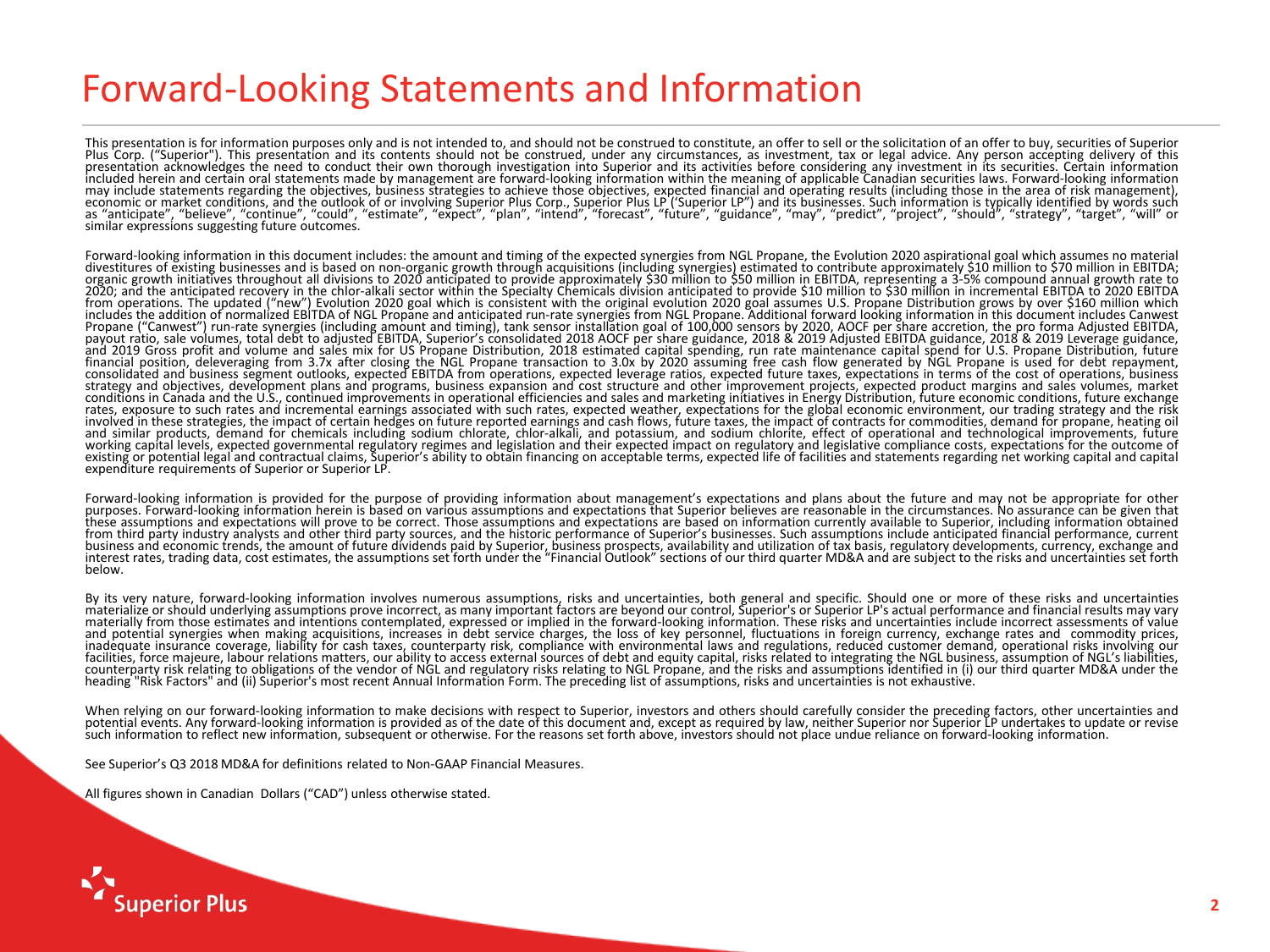# Superior Plus Overview

### **Superior Plus operates two businesses, Energy Distribution and Specialty Chemicals:**

- We strive to differentiate our offering through value-added services, including our industryleading digital platform;
- We see a significant opportunity to make strategic tuck-in acquisitions in a highly fragmented market in our current geographic footprint;
- Our goal is to provide our employees with a safe and productive work environment.

### **EBITDA from Operations(1)**



| пеззез, спетду                      |                                       |                                                  |  |  |  |  |
|-------------------------------------|---------------------------------------|--------------------------------------------------|--|--|--|--|
| icals:                              | Shares outstanding <sup>(2)</sup>     | 174.9 million                                    |  |  |  |  |
| offering through<br>g our industry- | TSX share price <sup>(2)</sup>        | \$10.86                                          |  |  |  |  |
| ity to make strategic               | Market Capitalization <sup>(2)</sup>  | \$1.9 billion                                    |  |  |  |  |
| fragmented market<br>:print;        | Enterprise value <sup>(2)</sup>       | \$3.6 billion                                    |  |  |  |  |
| ployees with a safe<br>nent.        | Monthly dividend per share            | \$0.06                                           |  |  |  |  |
| rations <sup>(1)</sup>              | Dividend Yield <sup>(2)</sup>         | 6.6%                                             |  |  |  |  |
| 71%                                 | EBITDA from operations <sup>(1)</sup> | \$475.3 million                                  |  |  |  |  |
|                                     | Adjusted EBITDA <sup>(1)</sup>        | \$448.4 million                                  |  |  |  |  |
|                                     | <b>Credit Rating</b>                  | $S\&P - BB$<br>Moody's - Ba2<br>DBRS - BB (high) |  |  |  |  |

**Energy Distribution Specialty Chemicals** 



(1) EBITDA from operations and Adjusted EBITDA are based on Trailing Twelve Months ("TTM") ended Q3 2018, which includes \$117 million pro forma EBITDA from NGL Propane (excludes anticipated synergies). See "Non-GAAP Financial Measures".

(2) Shares outstanding, share price and dividend yield as of January 31, 2019. Total debt as at September 30, 2018.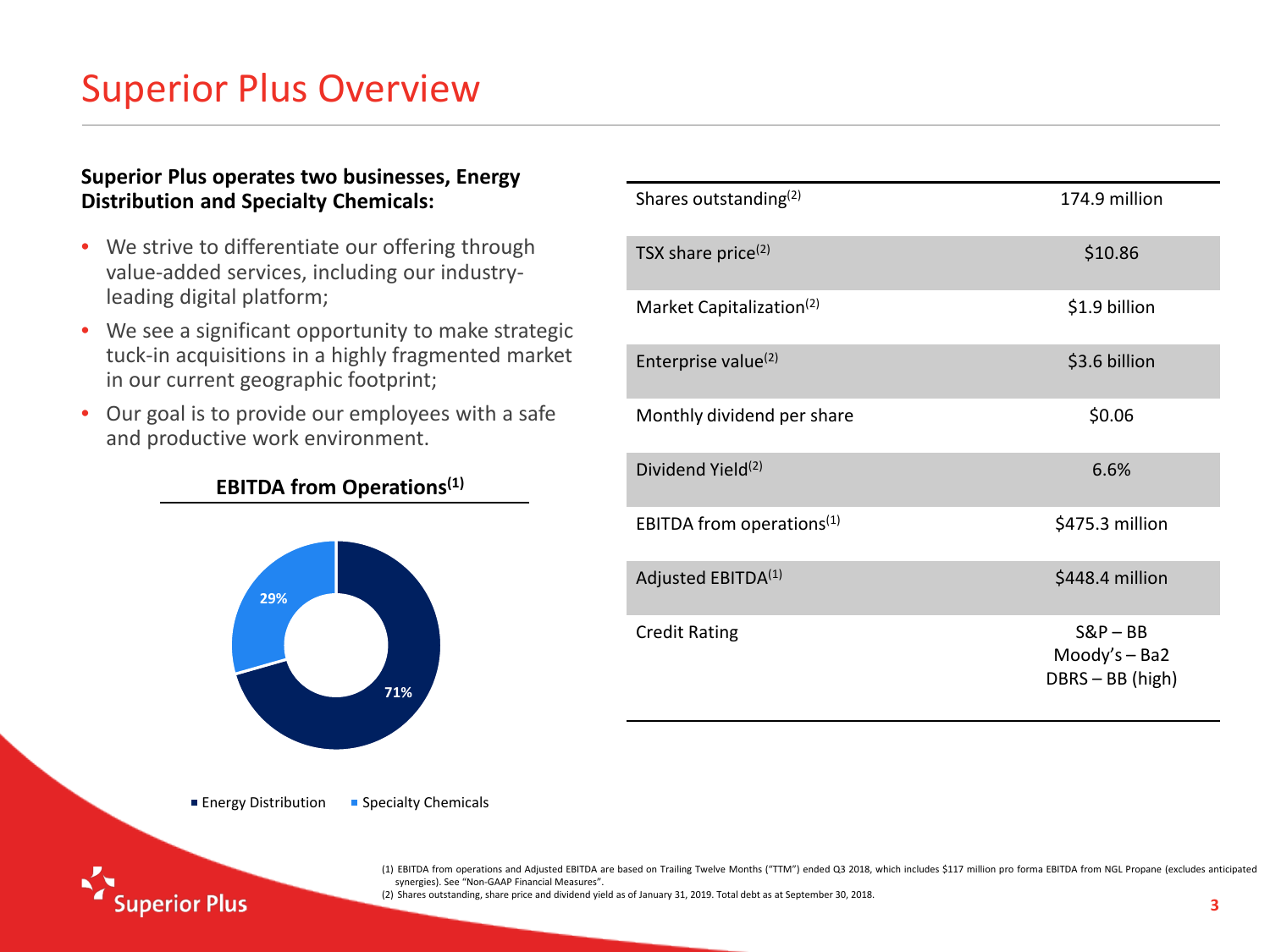# Superior Overview

**Superior Plus** 

- Leading distributor and marketer of propane in Canada
	- Sales volume of 2.1 billion litres<sup>(1)</sup>
- Distribution of primarily retail propane volumes in the Eastern U.S. and wholesale propane volumes in California
	- Sales volume of 1.8 billion litres<sup>(2)</sup>
- Approximately 71% of EBITDA from operations<sup>(3)</sup>
- 2<sup>nd</sup> largest propane distributor in North America
- 4th largest propane distributor in the United States



### **Energy Distribution Specialty Chemicals**

Production and sales of:

- Sodium Chlorate products
	- One of the largest producers in North America and globally
	- Captive producer in Chile, South America
	- Export sales represent ~16% of North American production capacity(5)
- Chlor-alkali and related products in North America
	- 2 plants located close to customers
- Sodium Chlorite
- Approximately 29% of EBITDA from operations<sup>(3)</sup>

#### **Energy Distribution and Specialty Chemicals have:**

- Solid industry positions
- Sustainable free cash flow
- Attractive acquisition opportunities
- Opportunities for geographic and market expansion

- (1) Based on TTM ended Q3 2018 sales volumes for Canadian Propane Distribution.
- (2) Based on FY 2019 management estimate. See "Forward-Looking Statements and Information".
- (3) Based on TTM ended Q3 2018, pro forma the acquisition of NGL Propane. See "Non-GAAP financial measures".
- (4) Based on TTM ended Q3 2018 Canadian Propane volumes and FY 2019 management estimate US Propane volumes. Retail volumes for the purposes of this presentation include all volumes not deemed to be wholesale.
- (5) Based on 2017 sales volumes.

(6)Based on 2017 volumes for Canadian Propane Distribution. US estimate based on 2019 estimates incorporating NGL and other retail tuck-in acquisitions. **4**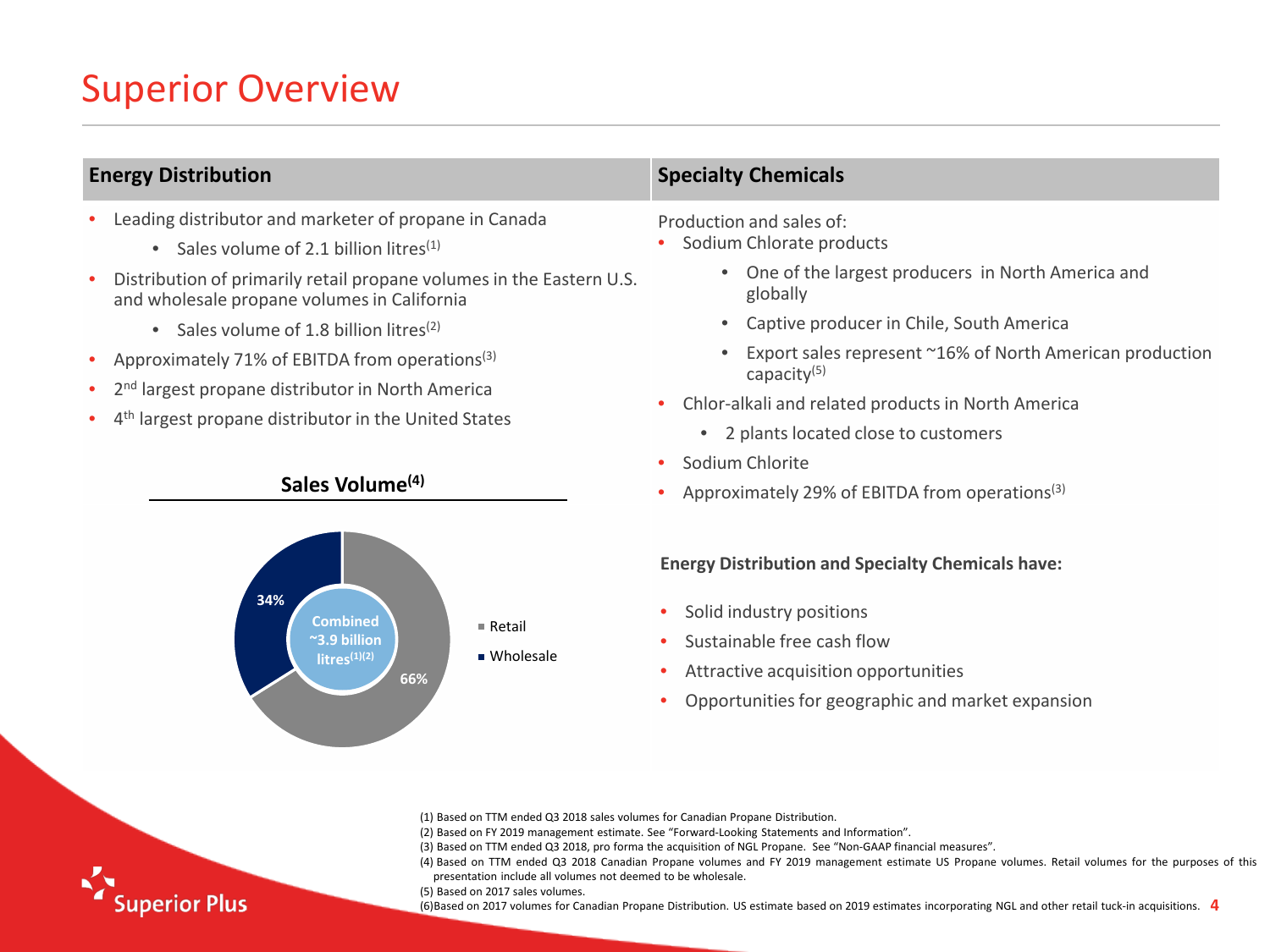# Energy Distribution Summary



✔

✓

**Superior Plus** 

Leading retail supplier of propane in Canada and established footprint in the Eastern U.S. propane and retail heating oil markets

Growth opportunities through new markets and industry consolidation

Leading competitive position with full service capabilities

Technological improvements and productivity initiatives resulting in reduced costs and enhanced returns

#### **Business Summary Geographic Footprint**



#### **Canada**

2.1 Billion litres<sup>(1)</sup> ~516,000 Customers ~2,000 Employees

**United States**

1.8 Billion litres $(2)$ ~500,000 Customers ~2,100 Employees

**Demand within Energy Distribution is generally impacted more by weather than economic activity**

(1) Based on TTM ended Q3 2018 sales volumes.

(2) Based on Management estimate of 2019 volumes including a full year contribution from NGL as well as tuck-in acquisitions completed in 2018.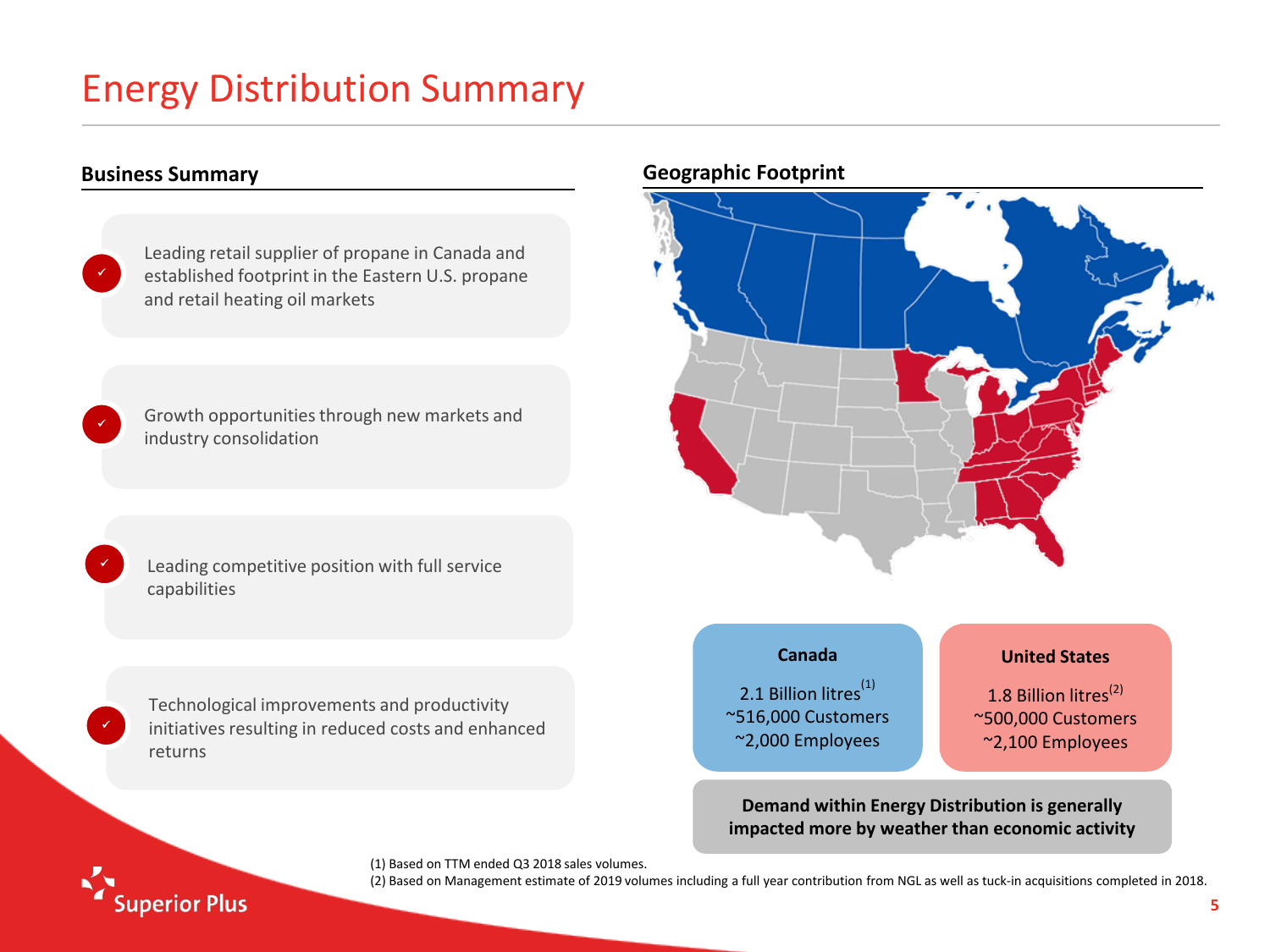## Energy Distribution – Canadian Propane Distribution

### **Business & Product Summary Colume by Segment<sup>(2)</sup> <b>Volume by Segment**<sup>(2)</sup>

#### Superior Propane is Canada's leading propane distribution company

- Founded in 1951, Superior Propane is an iconic 65-year old Canadian brand with ~40% market share assuming market size of  $\sim$ 5.1 billion litres<sup>(1)</sup>
- Offers coast to coast propane solution
- Largest purchaser of propane for domestic retail supply
- Leading customer portal and digital sensor solutions
- Customer profile is based on retail volumes of approximately  $\gamma$ 1.3 billion litres of and  $^{\circ}$ 0.7 billion litres of wholesale<sup>(3)</sup>
- Supply Portfolio Management business ensures security of supply

#### **The Superior Way has lead to efficiencies**

- Focus on continuous improvement and logistics initiatives have steadily increased delivery fill rates driven by:
	- Implementation of ADDs energy platform
	- Use of tank sensors and cost saving initiatives
- Tank Sensors have dramatically improved efficiency and customer service resulting in:
	- Higher fill rates
	- Higher average volume per stop
	- Reduced number of required deliveries; and
	- Fewer customer failures, higher service quality
	- 20,000 tank sensors currently installed with targeted goal of 100,000 installations by 2020 to more fully automate routing



### **Gross Profit by Segment(2)**



- Motor Fuels Wholesale Other
- (1) Estimated market size estimates provided by Statistics Canada.
- (2) TTM ending Q3 2018. Excludes other services gross profit.
- (3) Based on TTM Q3-18 volumes.

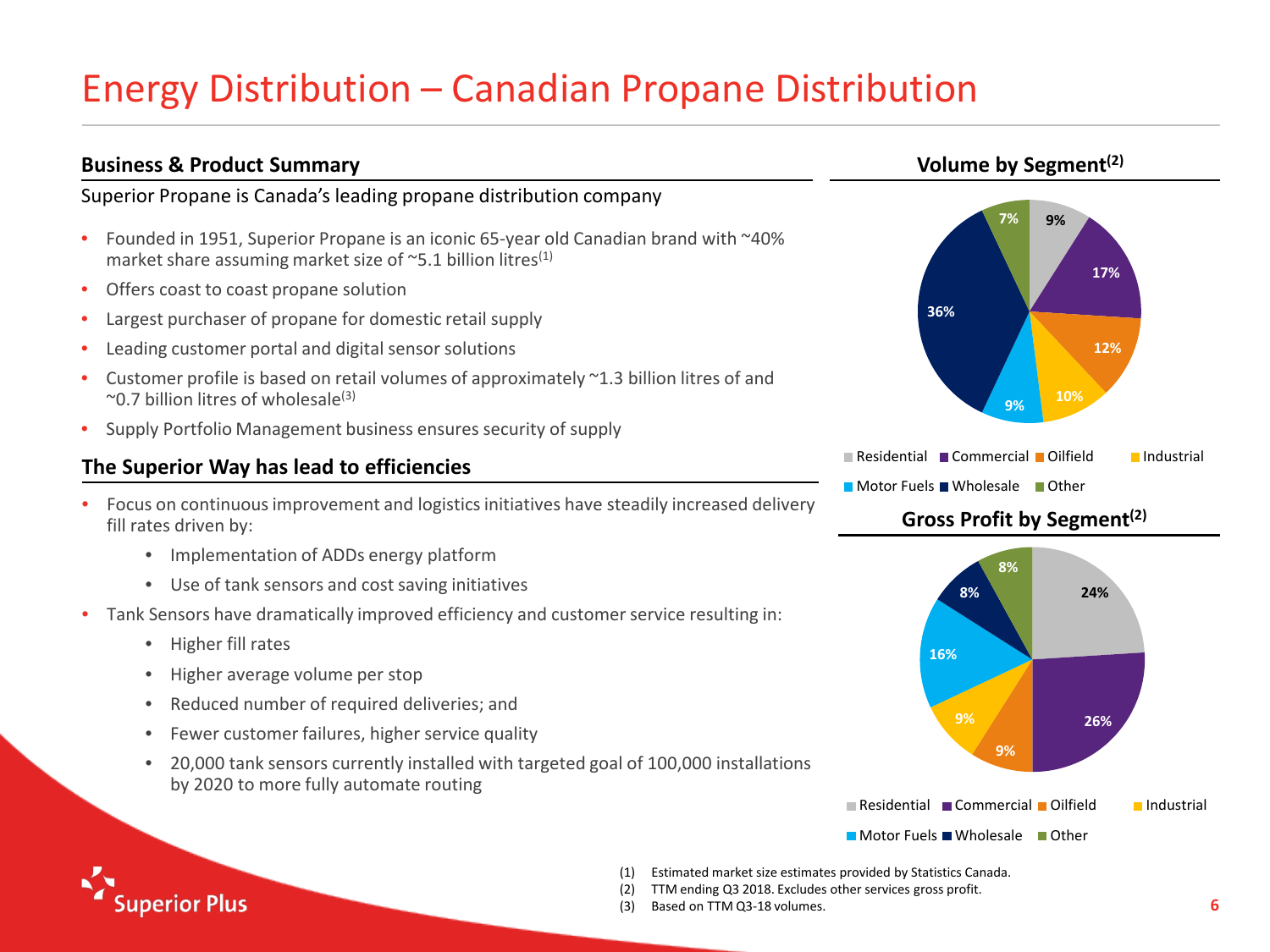# Energy Distribution – US Propane Distribution

### **Business & Product Summary**

U.S. Propane Distribution is a propane focused retail and wholesale distribution business operating in 23 states $(1)$ 

- Propane market in current U.S. Northeast footprint represents  $\sim$ 4.7 billion gallon market<sup>(2)</sup>
- Current market share estimated to be  $\approx 4.8\%/2)$
- U.S. market is highly fragmented; Northeast U.S. has over 1,250 opportunities and the market is estimated to be over 4 billion gallons(3)
- NGL acquisition in 2018 extends target footprint and provides significant opportunity to increase presence through execution of rollup acquisition strategy given improved platform and footprint
- Recently acquired United Pacific Energy wholesale business in California (Q4-18), an independent wholesale propane distributor
	- The acquisition adds significant volume to the North American wholesale portfolio, while diversifying the customer base and entering the California market, the largest propane market in the U.S. with estimated consumption of over 500 million gallons annually $(2)$ ;
- Improved margin profile YTD Q3-2018 is a result of increased proportion of higher margin propane (specifically residential propane) as a result of the NGL and other tuck-in retail acquisitions and lower wholesale distillates volume as this business was divested in April 2018.

**Superior Plus** 



#### 450 \$0.30 400 Sales Volumes (million of litres) Sales Volumes (million of litres) \$0.25 350 Gross Profit per Litre Profit per Litre \$0.20 300 250 \$0.15 200 Gross 150 \$0.10 100 \$0.05 50  $\Omega$ \$0.00 Q4 2016 Q1 2017 Q2 2017 Q3 2017 Q4 2017 Q1 2018 Q2 2018 Q3 2018 Residential Commercial Wholesale Computer US Propane Gross Profit per Litre

#### **Volumes by Segment and Average Gross Profit per Litre(5)**

- (1) Management expectation for 2019 proforma NGL Propane acquisition and UPE acquisition. Excludes other service gross profit.
- (2) Source; ICF PDFM, EIA 2015 Consumption. Based on volumes proforma NGL excluding UPE in the 22 states the retail business operates in.
- (3) Represents identified potential targets across 18 states in the Eastern U.S.
- (4) Based on FY 2019 management estimate. See "Forward-Looking Statements and Information".

(5) Based on previously disclosed quarterly results.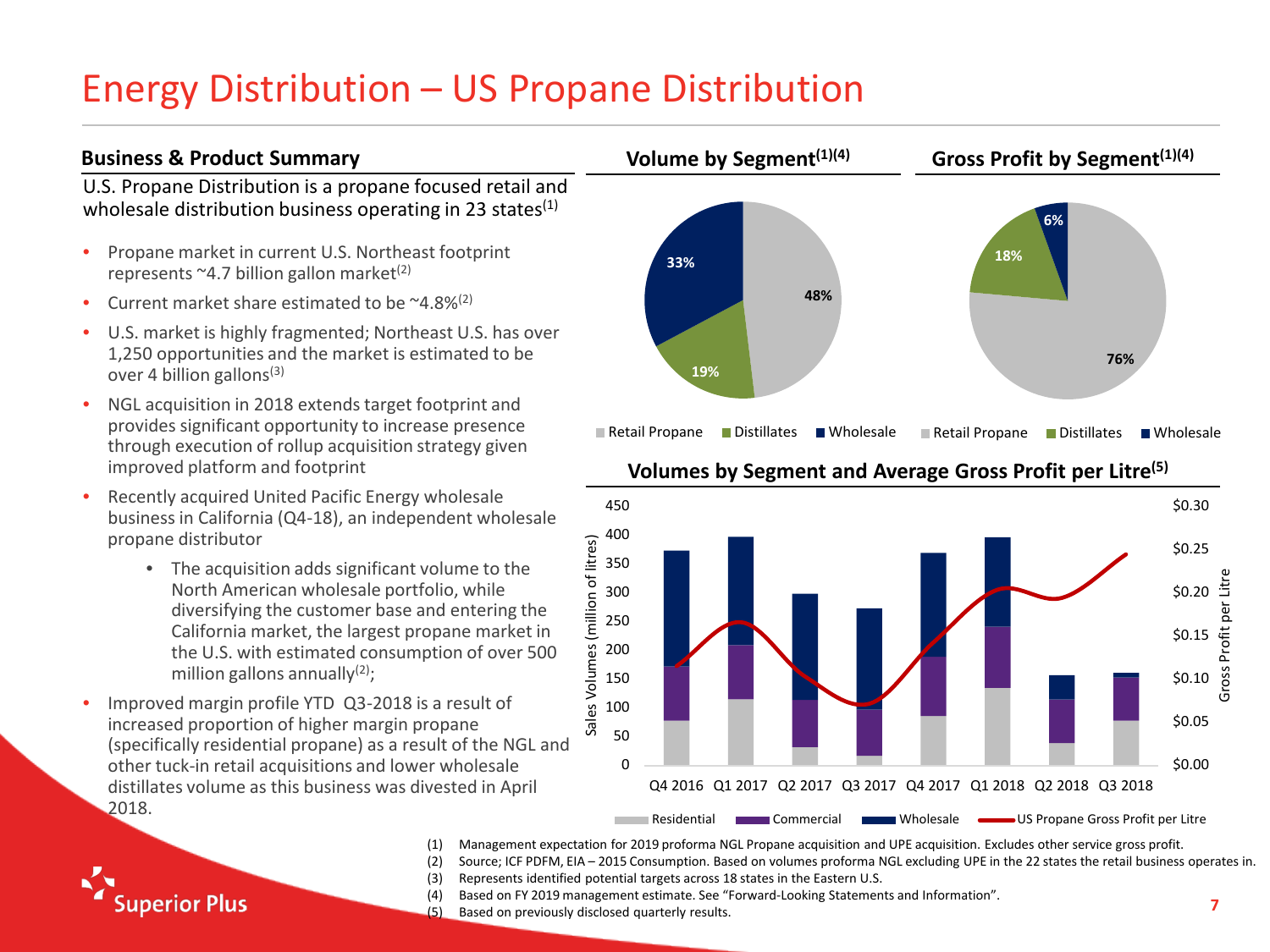# Specialty Chemicals - Segment Summary

One of North America's largest producers and supplier of sodium chlorate and sodium chlorite Diversified end market and customer exposure, with key verticals including pulp & paper, oil & gas and water treatment ✓ Strategic Americas production footprint being proximate to rail lines and major customers affords delivered cost advantages ✓ Exposure to attractive growth trends in finished product end markets, particularly in emerging economics ✓

### **Business Summary Geographic Footprint**



### **EBITDA from Operations by Segment(1)**



(1) 2018 EBITDA from Operations based on TTM ended Q3 2018. See "Non-GAAP Financial Measures". (2) 2017 AIF.

### **EBITDA from Operations(1)**

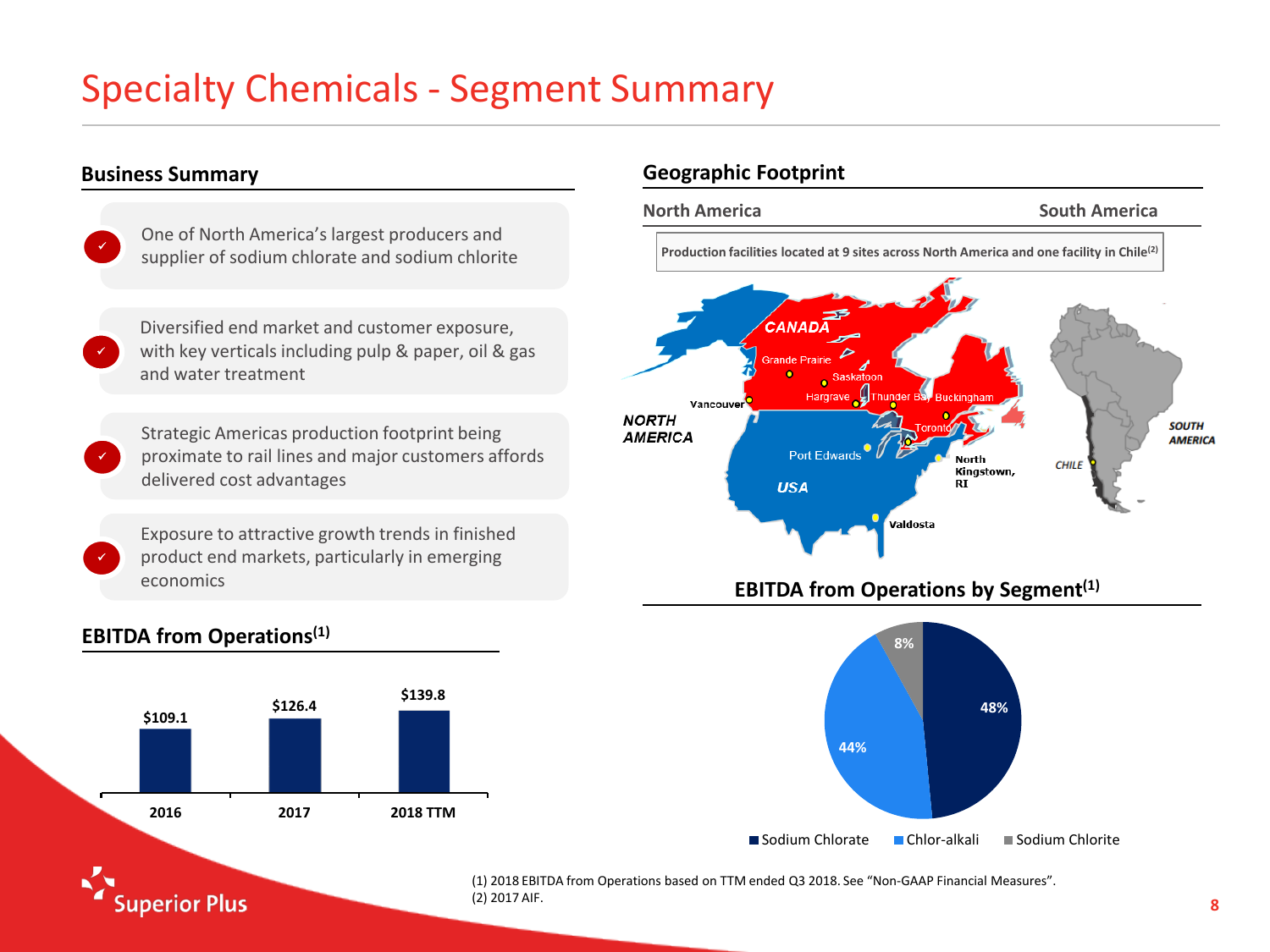### Specialty Chemicals – Business & Product Overview

### **Market Update and Outlooks Sales by Customer Segment**<sup>(1)</sup>

◢

**Superior Plus** 

|   |                         | North American chlorate operating rates continue to run at ~95%;                                                                                                                                                                                                  |
|---|-------------------------|-------------------------------------------------------------------------------------------------------------------------------------------------------------------------------------------------------------------------------------------------------------------|
| 1 |                         | Sodium chlorate demand in H1-2019 is expected to be a strong leading<br>٠<br>indicator for producers and pricing for the 2019 contract season;                                                                                                                    |
|   | Sodium                  | Even with recent Valleyfield, Quebec plant closure, North American<br>٠<br>supply and demand has remained relatively tight; no noted customer<br>shortages;                                                                                                       |
|   | <b>Chlorate</b>         | The recent Georgia Pacific mill closure in Port Hudson LA, was<br>unexpected and it will take some time before the impact of this closure is<br>known;                                                                                                            |
|   |                         | Currently Management is not aware of any plans for incremental sodium<br>٠<br>chlorate capacity in North America;                                                                                                                                                 |
|   |                         | The Chlor-alkali industry outlook in North America remains positive,<br>however, short term downturns in HCI (Oil & Gas) and Caustic Soda<br>(Export) demand is applying downward pressure on pricing;                                                            |
|   |                         | IHS Markit currently predicts higher export rates during the second half<br>٠<br>of 2019, which are anticipated to tighten supply and demand and<br>strengthen chlor-alkali economics;                                                                            |
|   | Chlor-<br><b>Alkali</b> | Furthermore, the Alunorte Brazil aluminum production is currently<br>~50%. Industry experts predict full operation to resume during the first<br>half of 2019, which along with overall industrial demand strength is<br>expected to improve pricing for H2-2019; |
|   |                         | Spot caustic soda prices declined in Q4-2018 and are now back to levels<br>٠<br>consistent with Q4-2017. However, Specialty Chemicals contracted<br>business has been more stable compared with the spot market,<br>particularly in western regions.              |
|   |                         | Demand in the Western Canada oil patch declined modestly in Q4-2018,<br>٠<br>due to the decline in WCS (Western Canada Select) oil prices; However,<br>HCl pricing remains higher than 2017 levels.                                                               |
| З | Sodium                  | Biocidal treatment for water in oil and gas and municipal are the primary<br>drivers of demand:                                                                                                                                                                   |
|   | <b>Chlorite</b>         | North America demand is very tight with the two major producers<br>operating at very high utilization rates;                                                                                                                                                      |
|   |                         | The municipal business is steady, but lower margin compared to oil and<br>gas;                                                                                                                                                                                    |
|   |                         |                                                                                                                                                                                                                                                                   |
|   |                         |                                                                                                                                                                                                                                                                   |



(1) Percentages based on Specialty Chemicals FY 2017.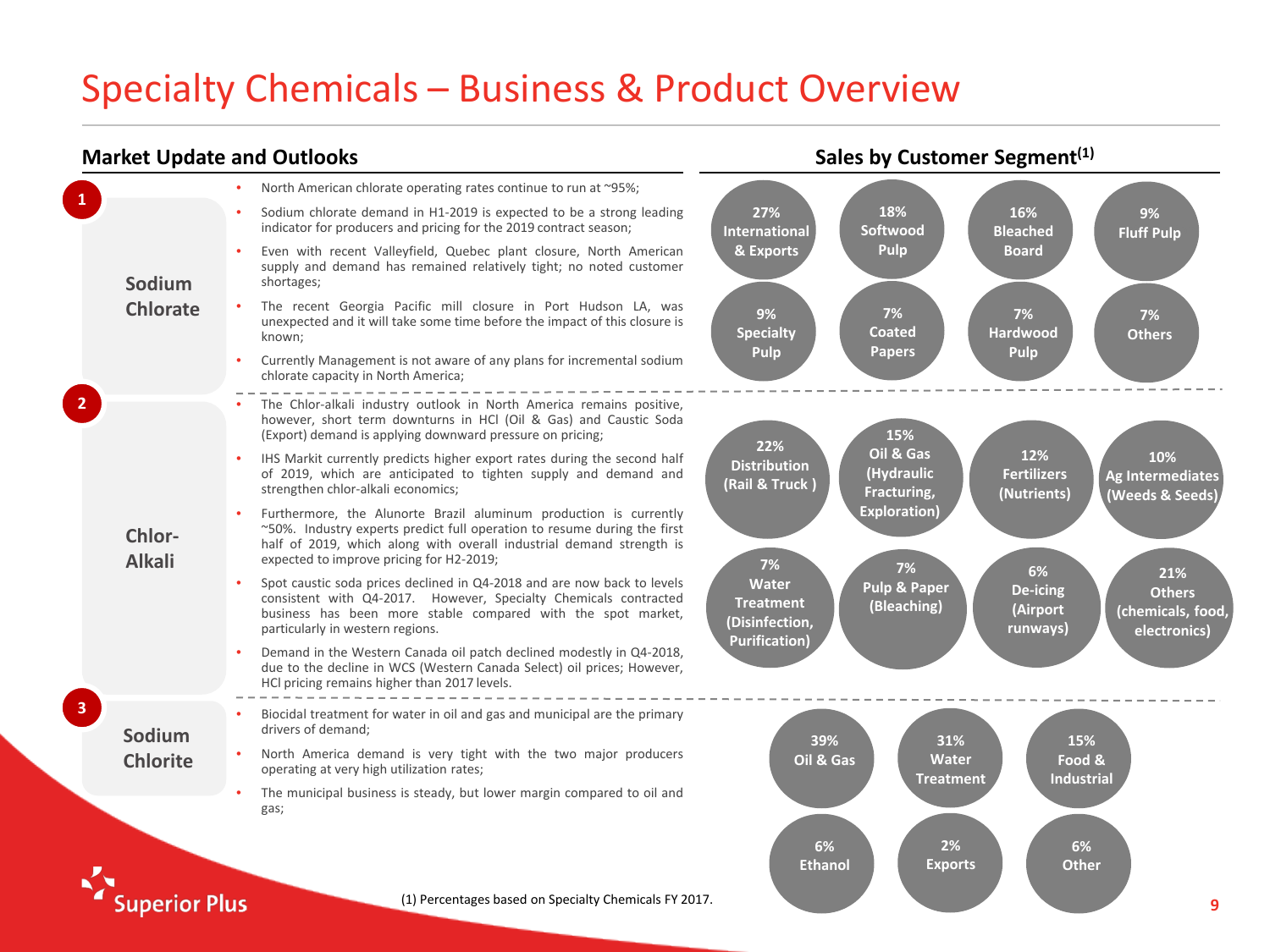| <b>Superior Plus</b>       | Execution on key themes of Evolution 2020<br>Organic growth<br>$\bullet$<br>Sustainable capital structure and cash flow profile<br>$\bullet$<br>Continuous improvement<br>Continued focus on acquisitions<br><b>Talent management</b><br>Continuous improvement in HS&E<br>$\bullet$ |
|----------------------------|--------------------------------------------------------------------------------------------------------------------------------------------------------------------------------------------------------------------------------------------------------------------------------------|
| <b>Energy Distribution</b> | Integration of NGL and other tuck-in acquisitions<br>Strategic tuck-in acquisitions<br>Continuous focus on cost improvement<br>Investment in sales and marketing in support of growth                                                                                                |
| <b>Specialty Chemicals</b> | Focus on plant optimization and logistics<br>Developing advanced sales and marketing approach<br>Maintaining excellent customer partner relationships<br>Continue to develop export market<br>Strategic acquisitions                                                                 |

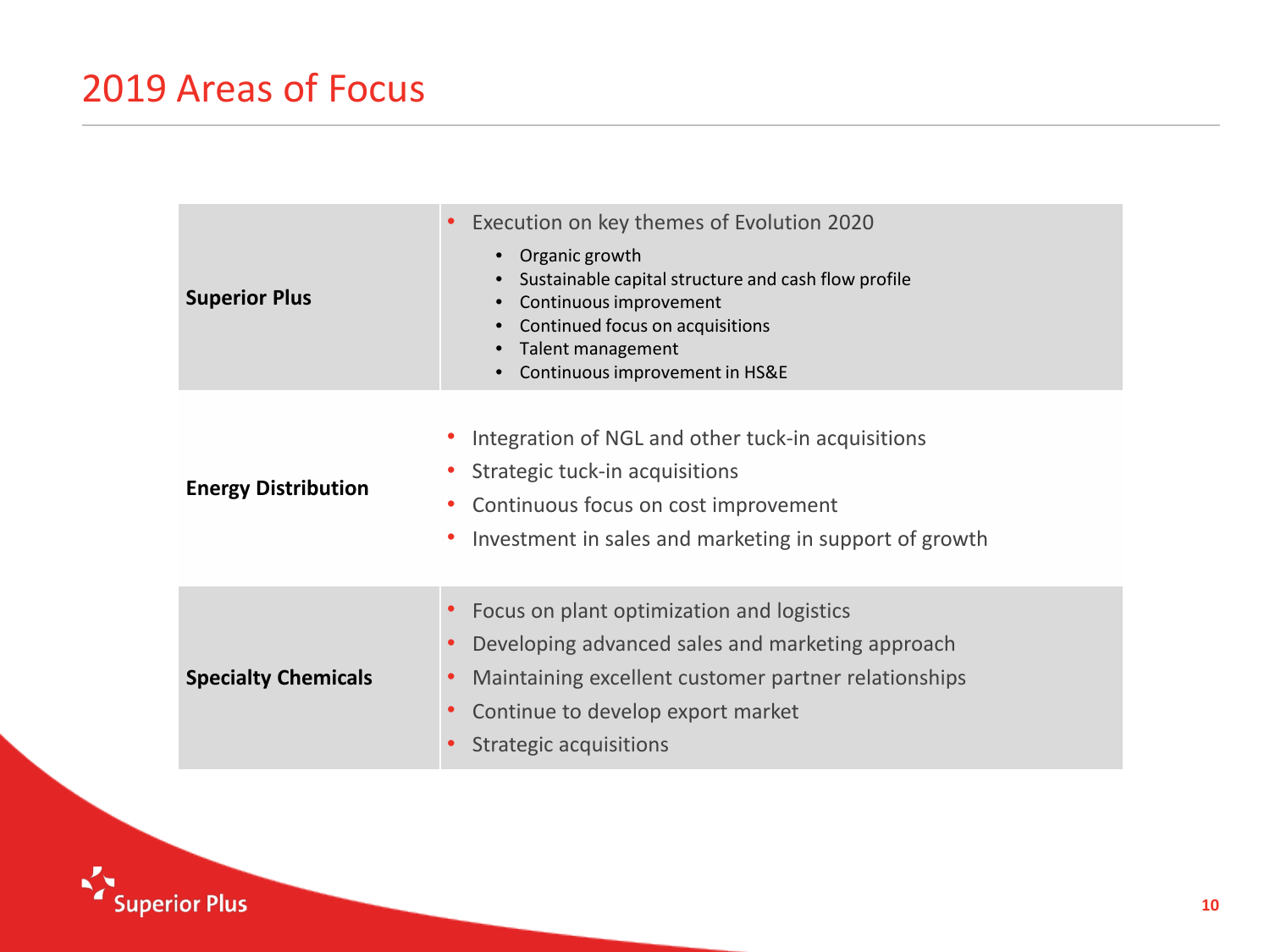**Superior Plus Corp.** TSX: SPB

# **Financial Overview**

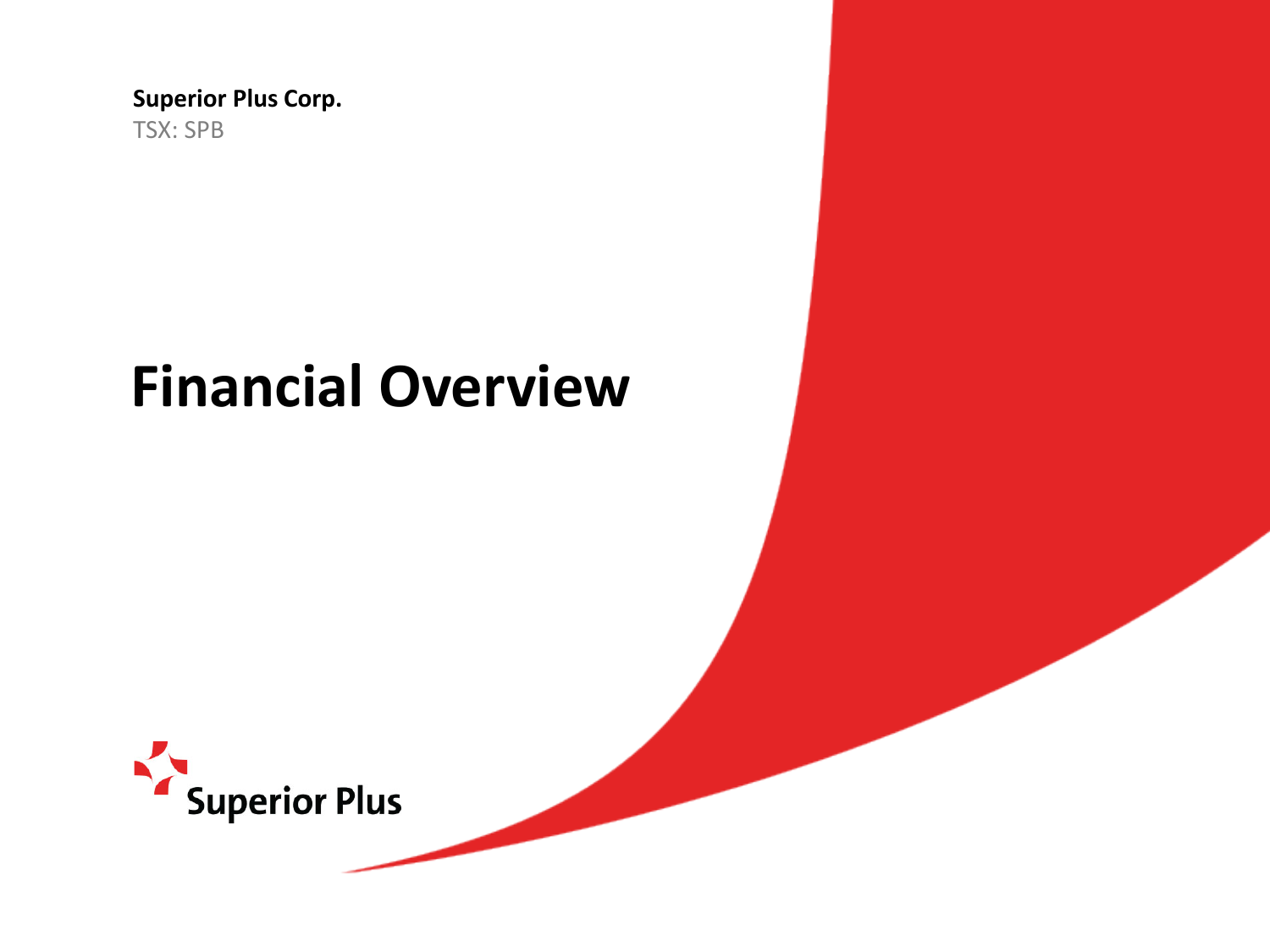# 2019 Adjusted EBITDA Guidance and Leverage

• 2019 Adjusted EBITDA is anticipated to improve 31% compared to 2018

| <b>Guidance</b>                                 | 2019                                    | 2018          |
|-------------------------------------------------|-----------------------------------------|---------------|
| Adjusted EBITDA Guidance <sup>(1)(2)</sup>      | \$445-\$495 million \$345-\$375 million |               |
| Total Debt to Adjusted EBITDA <sup>(1)(2)</sup> | $3.6X - 4.0X$                           | $3.8X - 4.2X$ |

- EBITDA from operations for Energy Distribution is anticipated to be higher than 2018 primarily due to full year results from NGL as well as the incremental contribution from realized synergies and the six tuck-in acquisitions completed in 2018
- EBITDA from operations for Specialty Chemicals is anticipated to be consistent with 2018 as an increase in chlor-alkali and sodium chlorite gross profit is expected to be offset by a decrease in sodium chlorate gross profit and a modest increase in operating expenses
- Superior anticipates total debt to Adjusted EBITDA will be in the range of 3.6x to 4.0x as at December 31, 2019 as cash generated from operations is used to repay debt

(1) Per 2018 Third Quarter MD&A. See "Non-GAAP Financial Measures". (2) See "Forward-Looking Statements and Information".

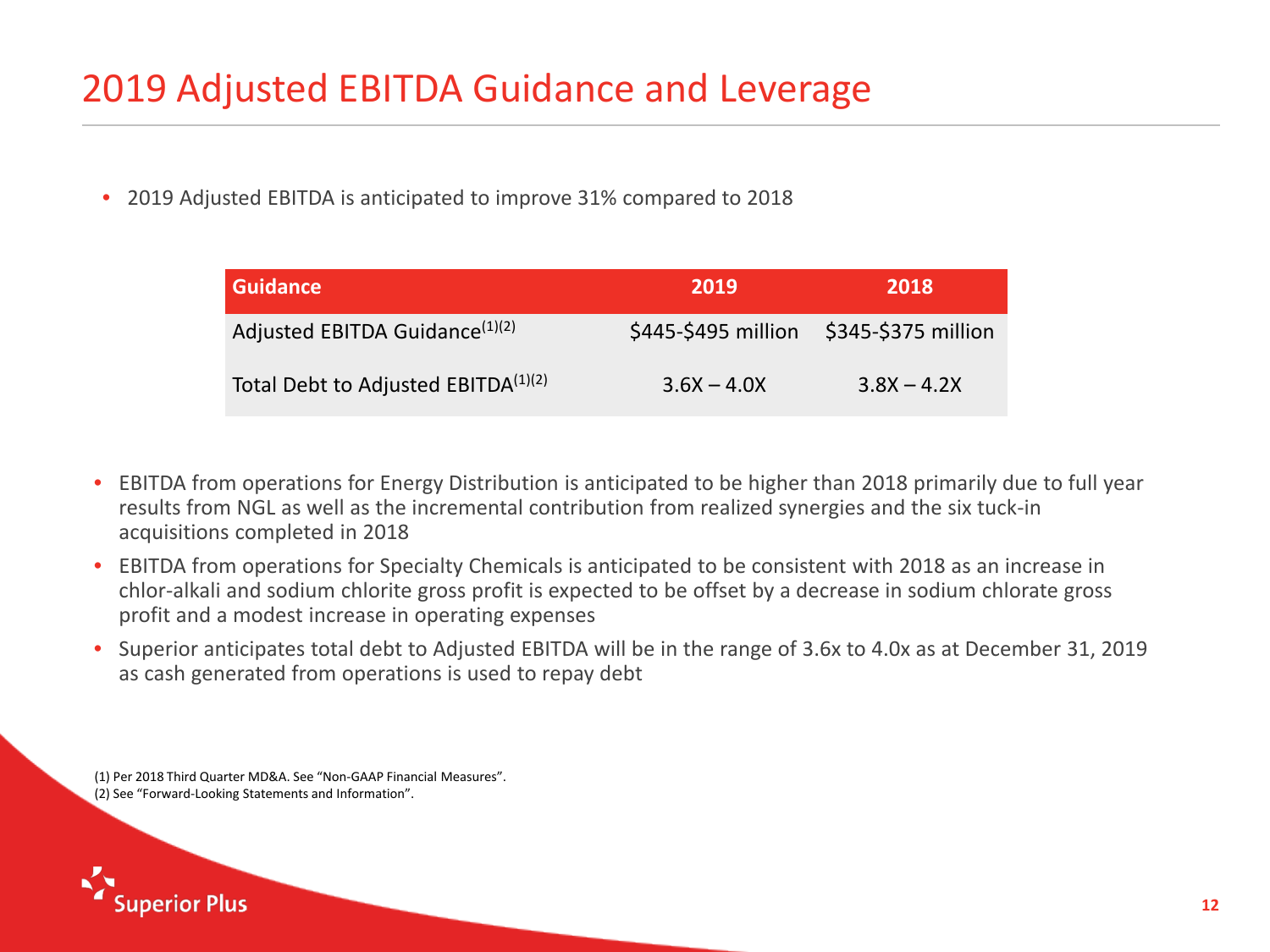### Debt Maturity Profile

- Superior has a staggered balanced maturity profile with no material maturities until 2023
- NGL transaction financed with a C\$150 million upsize of existing 5.125% unsecured debentures, \$400 million equity offering, 7.0% \$350 million US(1) unsecured debenture and incremental credit facility borrowing
- Prudent capital management
- Long-term Debt to Adjusted EBITDA target of 3.0x
- Payout Ratio of  $40 60\%^{(2)}$
- Credit facility extended to 2023 and increased to \$750 million
	- \$451 million was drawn on the credit facility as at September 30, 2018(3)



#### **Debt Maturity Schedule** *(C\$ millions)*

#### **Credit Rating Summary**

|                            | <b>S&amp;P</b> |                | <b>DBRS</b>   |                | Moody's         |                |
|----------------------------|----------------|----------------|---------------|----------------|-----------------|----------------|
|                            | <b>Rating</b>  | <b>Outlook</b> | <b>Rating</b> | <b>Outlook</b> | <b>Rating</b>   | <b>Outlook</b> |
| Corporate Issuer<br>Rating | <b>BB</b>      | Negative       | BB (high)     | Stable         | Ba <sub>2</sub> | Stable         |
| Senior<br>Unsecured        | <b>BB</b>      | Negative       | <b>BB</b>     | Stable         | Ba3             | Stable         |



(1) 7% US high yield debenture is converted to \$CAD at the USD/CAD exchange rate of 1.30.

(2) See "Non-GAAP Financial Measures".

(3) Total debt excludes borrowing related to closing consideration for the acquisition of UPE which occurred on October 2, 2018.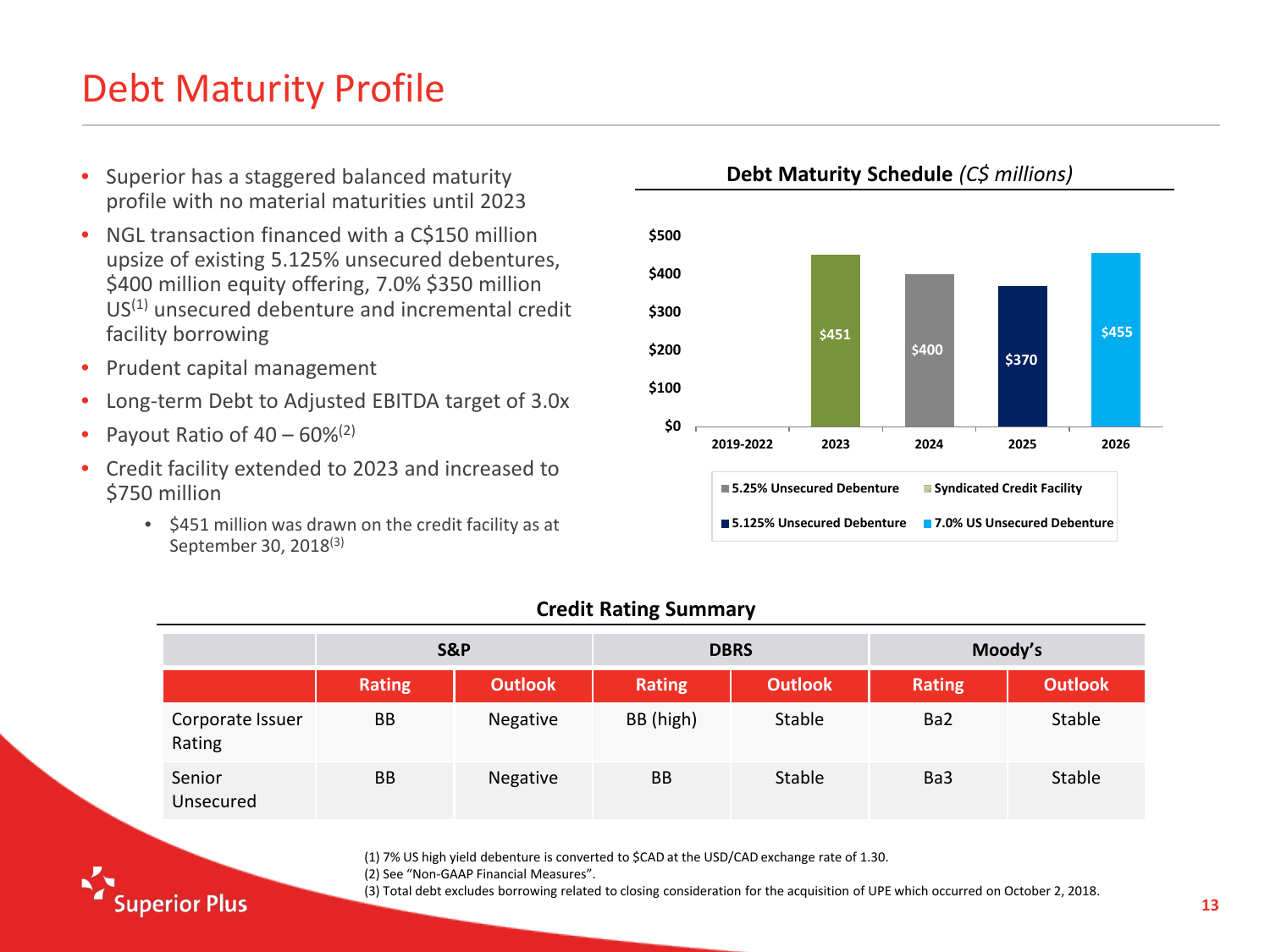**Superior Plus Corp.** TSX: SPB

# **Summary**

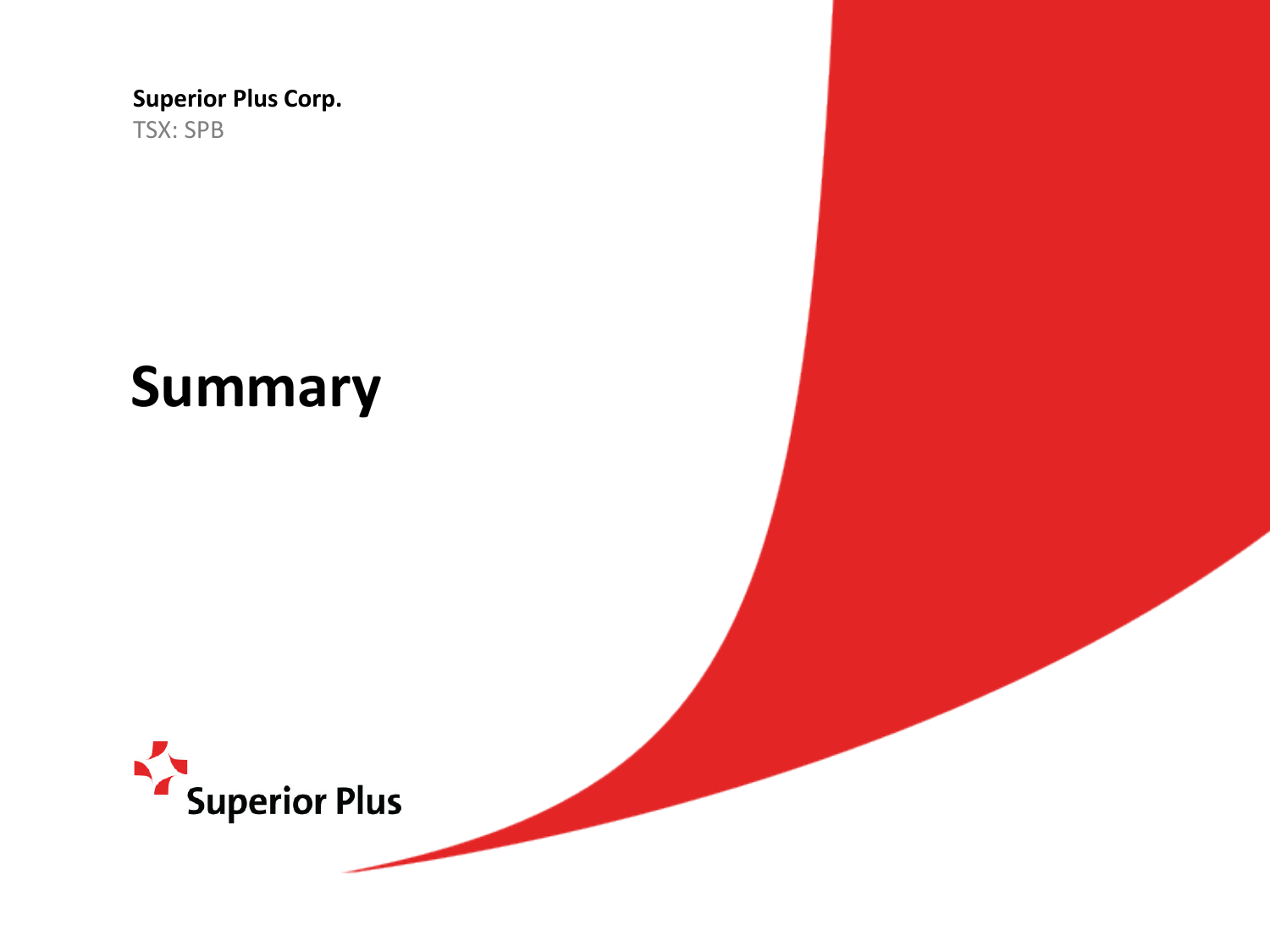# Evolution 2020 Business Overview

### **Energy Distribution**

- An ideal industry to grow through acquisitions and immediately leverage our solid platform, including:
	- Increased provision of value-added services
	- Utilizing our supply cost advantage
	- Maximizing logistics capabilities
- Acquisition strategy focused on retail propane

### **Specialty Chemicals**

- Focus on sodium chlorate optimization and sales strategy:
	- Improved go-to-market strategy
	- Increase export volumes
	- Evaluate plant expansions and continued focus on low-cost operations
- Increase direct customer sales initiatives in chlor-alkali
- Improve operations and marketing for chlor-alkali recovery
- Source strategic acquisition opportunities

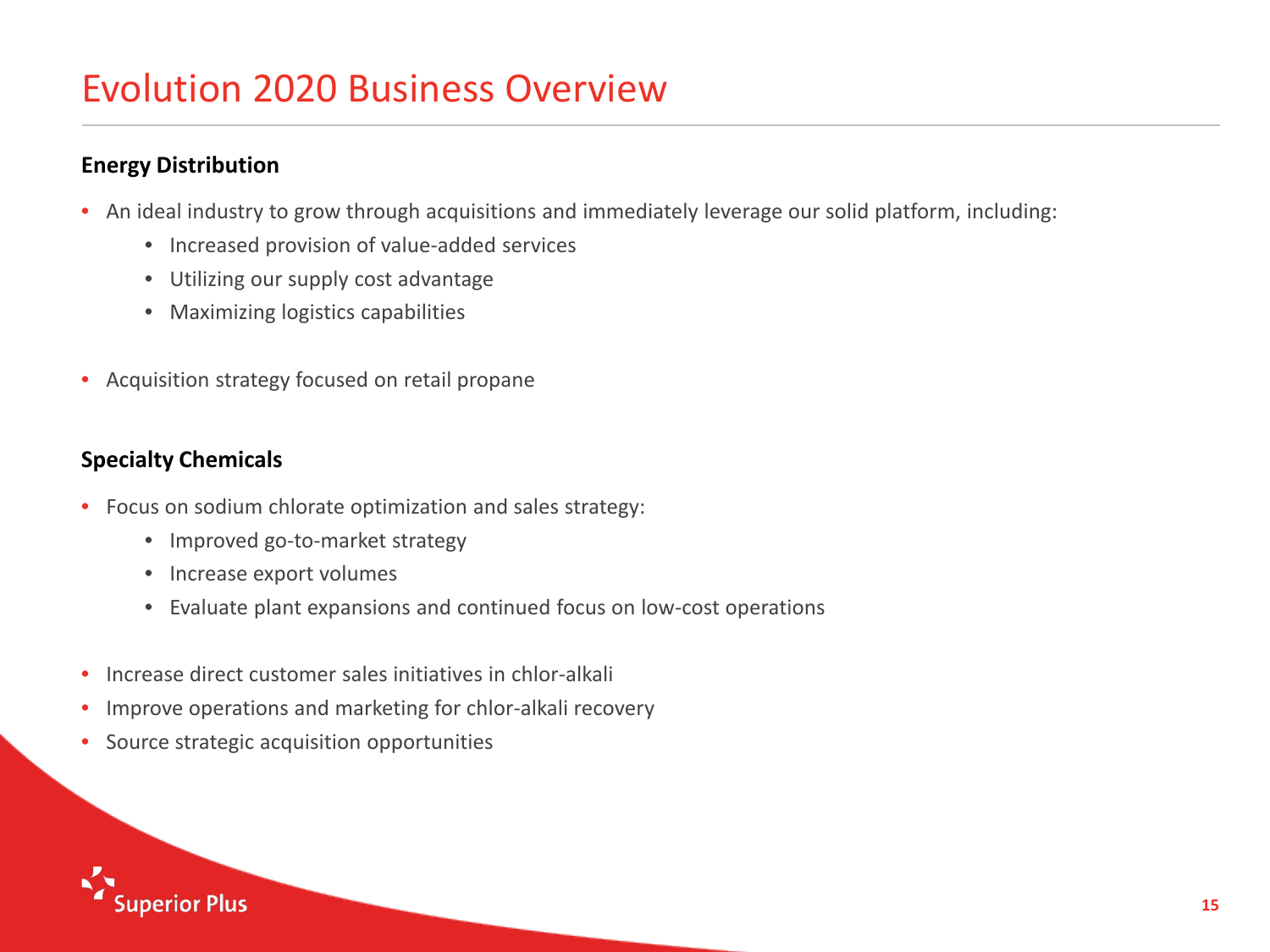### Evolution 2020 Keys to Success



*Continued focus on building our future without losing sight of improving our day-to-day operations.*

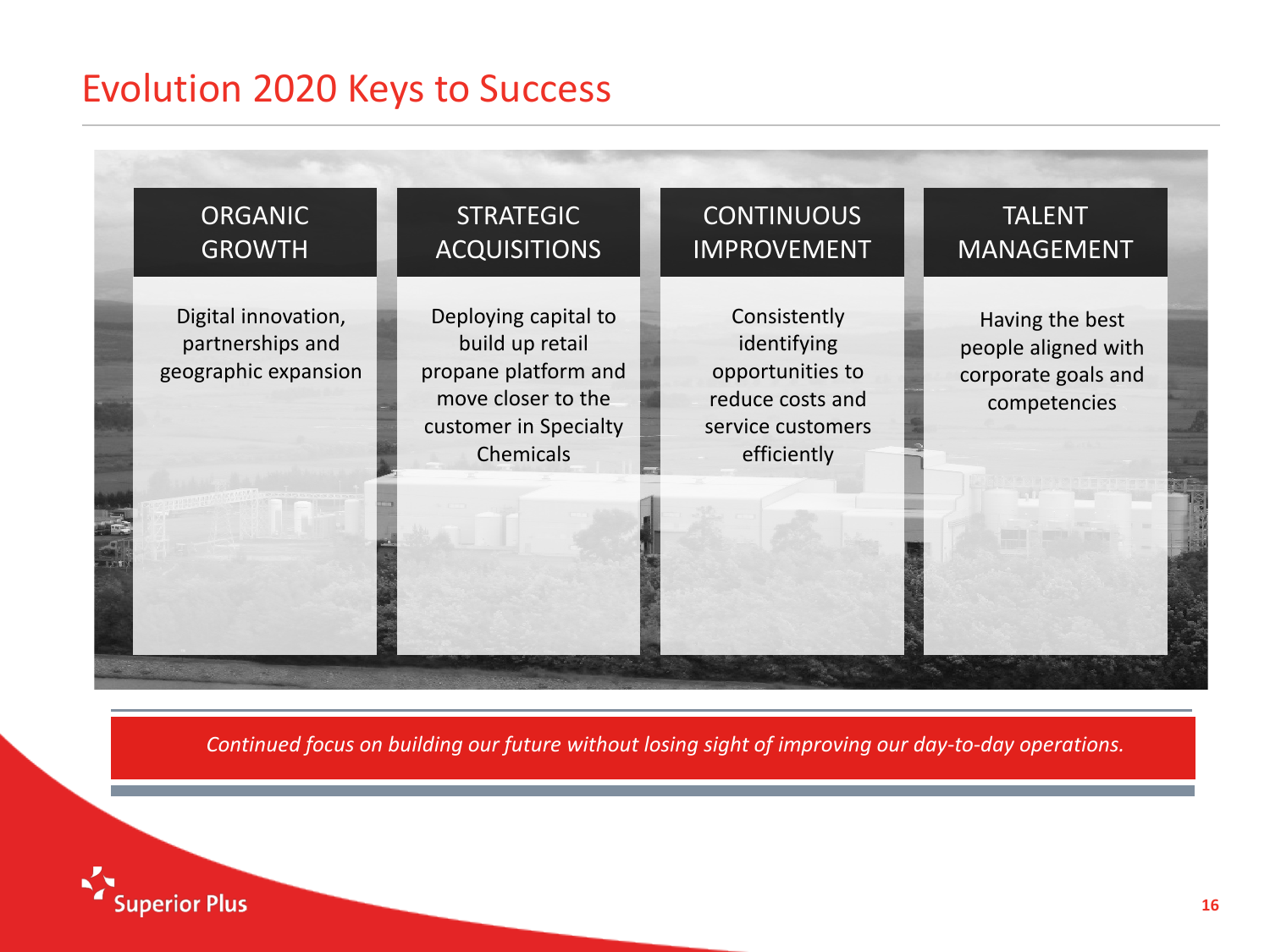### Evolution 2020 Goals



*Evolution 2020 updated goal of achieving \$200-\$250 million increase in annual EBITDA from operations(9)*

*Mid point of 2019 guidance of \$470 million represents tracking towards low end of 2020 aspirational goal(10)* 

- (1) 2016 EBITDA from operations excludes the results of CPD.
- (2) Based on TTM Q1 2018 incorporating results for Canwest for Q2 and Q3 2017 as these amounts were recorded as investment income during 2017.
- (3) Estimated run-rate synergies of \$26-\$32 million.
- (4) Anticipated NGL Propane EBITDA from operations.
- (5) Estimated run-rate synergies of at least \$20 million.
- (6) Anticipated Canwest EBITDA from operations.
- (7) Anticipated chlor-alkali recovery.
- (8) Tuck-in acquisitions include anticipated synergies.



(9) Compared to 2016 EBITDA from operations. (10) See "Forward-Looking Information & Statements".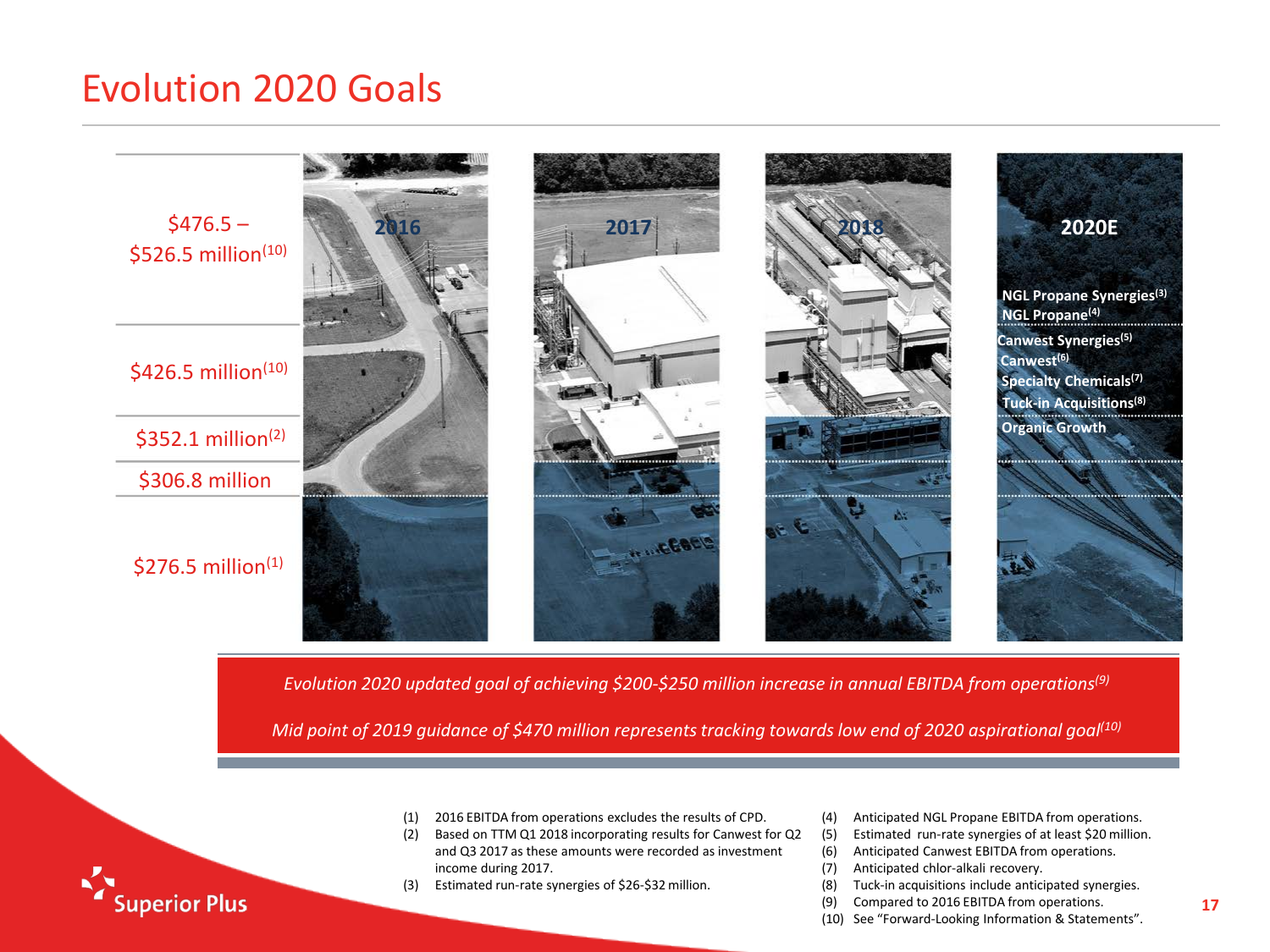# Investment Highlights

| <b>INDUSTRY</b><br><b>LEADERSHIP</b>                                                                                                                                               | <b>STRONG FINANCIAL</b><br><b>PROFILE</b>                                                                                                                                     | <b>SAFETY &amp;</b><br><b>ENVIRONMENT</b><br><b>COMMITMENT</b>                                                              | <b>COMPELLING</b><br><b>GROWTH</b><br><b>PROSPECTS</b>                                                                                                                     |
|------------------------------------------------------------------------------------------------------------------------------------------------------------------------------------|-------------------------------------------------------------------------------------------------------------------------------------------------------------------------------|-----------------------------------------------------------------------------------------------------------------------------|----------------------------------------------------------------------------------------------------------------------------------------------------------------------------|
| Experienced<br>$\bullet$<br>management team<br>Best-in-class<br>operations<br>Continuing focus to<br>$\bullet$<br>create value<br>through<br>differentiation and<br>digitalization | <b>Committed to BB</b><br>credit rating<br>Strong free cash<br>flow generation<br>Access to capital<br>and liquidity to<br>fund future growth<br>Attractive dividend<br>yield | Continue to be an<br>industry leader in<br>safety compliance<br>and regulation<br>Ensure all<br>employees operate<br>safely | Numerous unique<br>$\bullet$<br>organic growth<br>opportunities<br>currently under<br>evaluation<br>Disciplined and<br>$\bullet$<br>focused capital<br>allocation strategy |

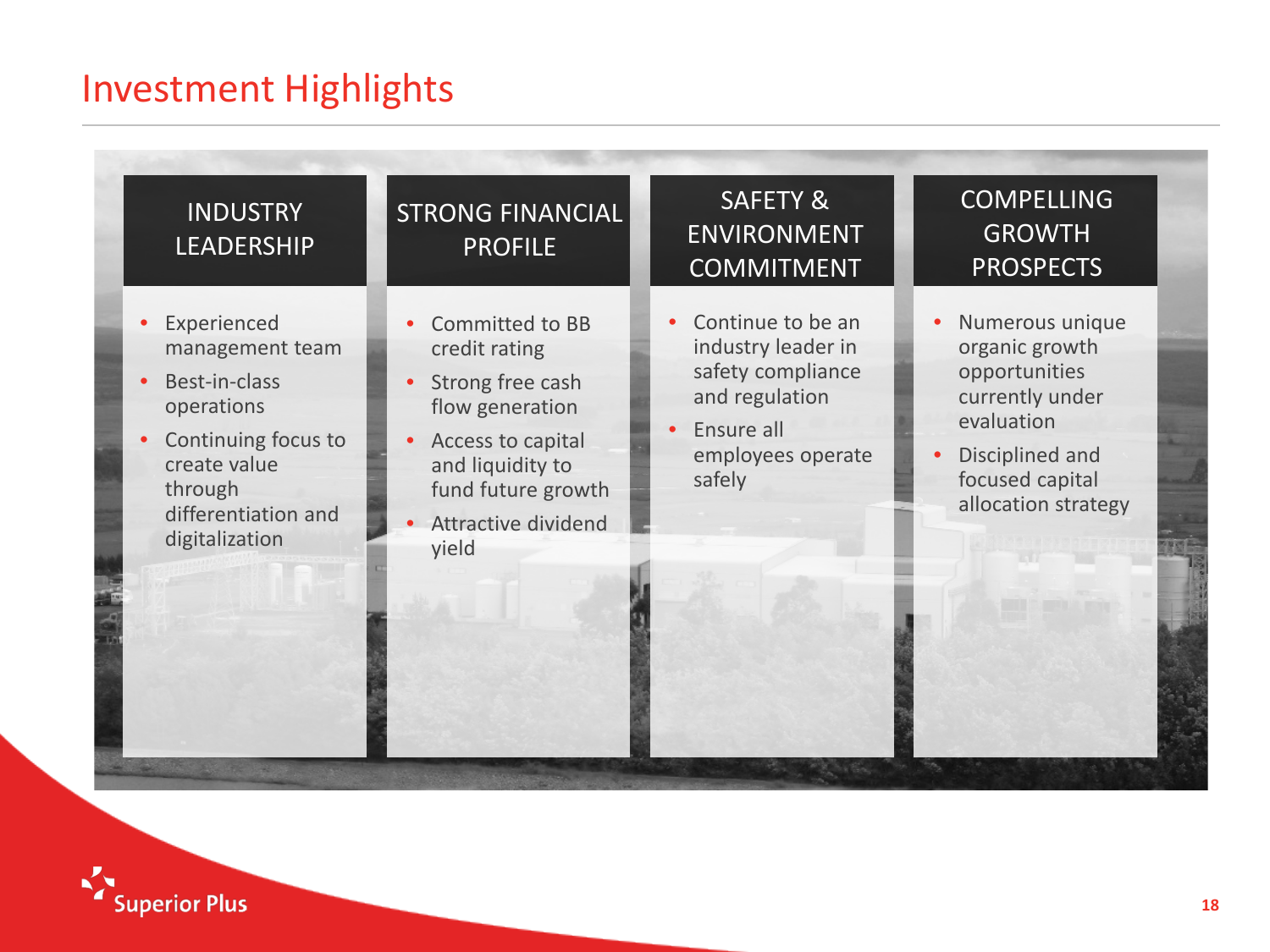### Recent Developments

- Superior introduced its 2019 Adjusted EBITDA guidance range of \$445 million to \$495 million, a 31% increase compared to the midpoint of the 2018 Adjusted EBITDA guidance.
- Acquired substantially all of the propane distribution assets of Musco Fuel & Propane LLP on November 1, 2018, an independent propane distributor in Connecticut serving residential and commercial customers.
- Announced the closing of United Pacific Energy ("UPE") on October 2, 2018, an independent wholesale propane and butane distributor in California.
	- UPE serves over 115 wholesale customers, which include retail propane distribution companies, primarily in the California market
	- UPE operates four rail terminals with close proximity to customers.
- Expiry of the At-the-Market ("ATM") equity financing program on December 9, 2018. During the third quarter of 2018, Superior issued a total of 29,300 common shares for net proceeds of \$0.4 million to assist with financing acquisitions under the ATM program.
- Completed the acquisition of Porco Energy Corp., an independent propane distributor in New York serving residential and commercial customers, on September 21, 2018.
- Completed the acquisition of the assets of NGL Propane Retail East ("NGL Propane") on July 10, 2018 for total consideration of US \$896.5 million (CAD \$1.2 billion);
	- The acquisition provides an established platform to execute on further expansion opportunities in the U.S. with a contiguous presence throughout the Eastern U.S.

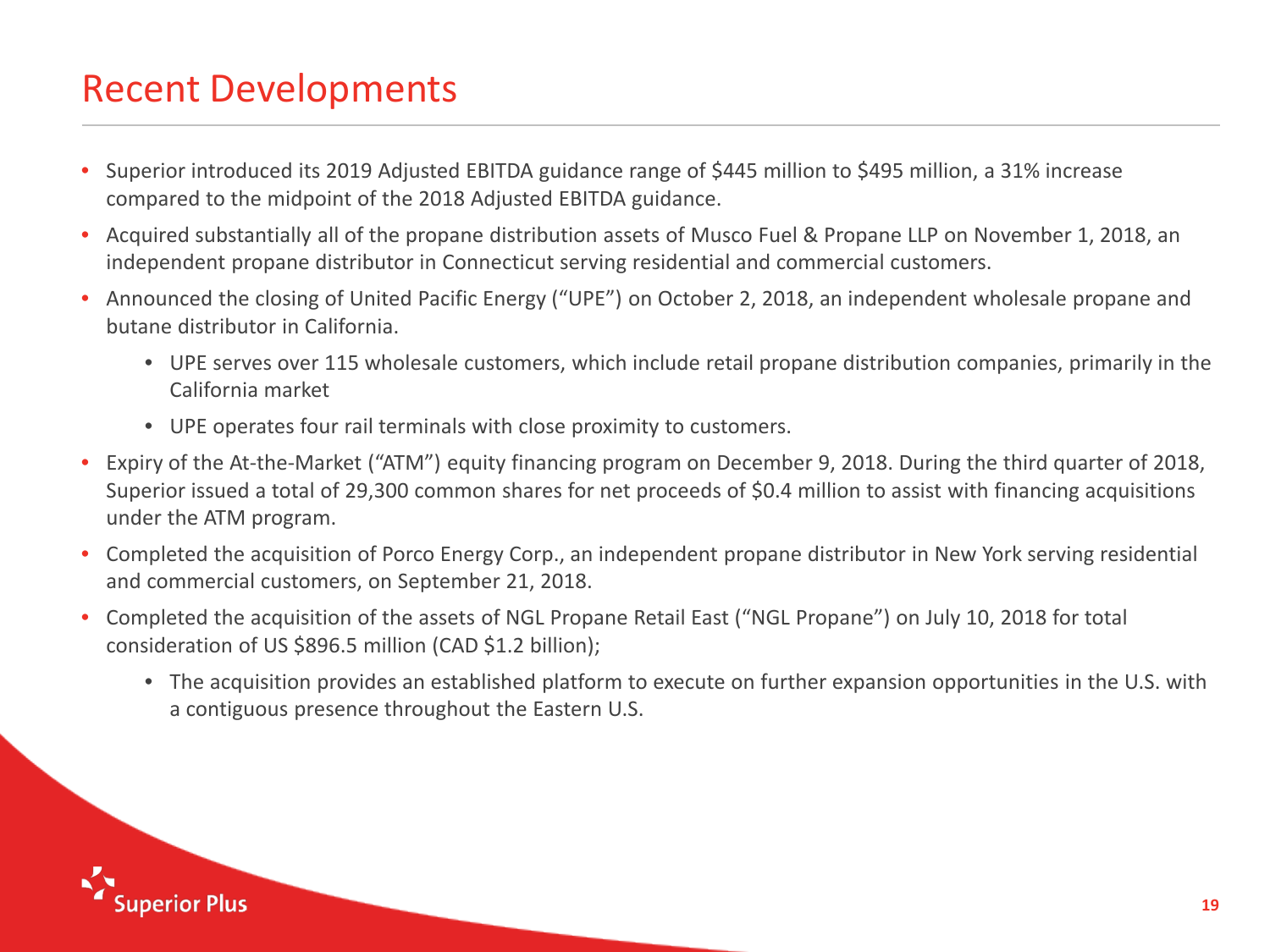### Non-GAAP Financial Measures

Throughout the presentation, Superior has used the following terms that are not defined by GAAP, but are used by management to evaluate the performance of Superior and its businesses. Since non-GAAP financial measures do not have standardized meaning prescribed by GAAP and are therefore unlikely to be comparable to similar measures presented by other companies, securities regulations require that non-GAAP financial measures are clearly defined, qualified and reconciled to their nearest GAAP financial measures. Except as otherwise indicated, these Non-GAAP financial measures are calculated and disclosed on a consistent basis from period to period. Specific adjusting items may only be relevant in certain periods. The intent of non-GAAP financial measures is to provide additional useful information to investors and analysts and the measures do not have any standardized meaning under IFRS. The measures should not, therefore, be considered in isolation or used in substitute for measures of performance prepared in accordance with IFRS. Other issuers may calculate non-GAAP financial measures differently.

Investors should be cautioned that Adjusted EBITDA, EBITDA from operations and AOCF should not be construed as alternatives to net earnings, cash flow from operating activities or other measures of financial results determined in accordance with GAAP as an indicator of Superior's performance.

Superior Non-GAAP financial measures are identified and defined as follows:

#### **Adjusted Operating Cash Flow**

AOCF is equal to cash flow from operating activities as defined by IFRS, adjusted for changes in non-cash working capital, other expenses, non-cash interest expense, current income taxes and finance costs. Superior may deduct or include additional items in its calculation of AOCF; these items would generally, but not necessarily, be items of a non-recurring nature. AOCF is the main performance measure used by management and investors to evaluate Superior's performance. AOCF represents cash flow generated by Superior that is available for, but not necessarily limited to, changes in working capital requirements, investing activities and financing activities of Superior. Please see the "Adjusted Operating Cash Flow Reconciled to Net Cash Flow from Operating Activities" section of Superior's Q3 2018 MD&A.

#### **Adjusted EBITDA**

For the purposes of this presentation Adjusted EBITDA represents earnings before taxes, depreciation, amortization, finance expense, and certain other non-cash expenses and transaction and other costs deemed to be non-recurring, and is used by Superior to assess its consolidated results and ability to service debt. The EBITDA of Superior's operating segments may be referred to as EBITDA from operations. Please see the "Reconciliation of Net Earnings before Income Taxes to Adjusted EBITDA" section of Superior's Q3 2018 MD&A.

#### **EBITDA from operations**

EBITDA from operations is defined as adjusted EBITDA excluding gains/(losses) on foreign currency hedging contracts, corporate costs and transaction and other costs. For purposes of this presentation, foreign currency hedging contract gains and losses are excluded from the results of the operating segments. EBITDA from Operations is used by Superior and investors to assess the results of its operating segments. Please see the "Reconciliation of Divisional Segmented Revenue, Cost of Sales and Cash Operating and Administrative Costs" section of Superior's Q3 2018 MD&A.

#### **Payout Ratio**

Payout ratio represents dividends paid as a percentage of AOCF before transaction and other costs less maintenance capital expenditures, CRA payments and capital lease repayments and is used by Superior to assess its financial results and leverage. Payout ratio is not a defined performance under GAAP. Superior's calculation of payout ratio may differ from similar calculations provided by comparable entities.

For additional information with respect to financial measures which have not been identified by GAAP, including reconciliations to the closest comparable GAAP measure, see Superior's Q3 2018 MD&A, available on SEDAR at [www.sedar.com](http://www.sedar.com/)

#### NGL Non-GAAP Financial Measures measures are identified and defined as follows:

#### **Fiscal 2018 Adjusted EBITDA**

Adjusted EBITDA of NGL Propane is defined as fiscal 2018 net income attributable to the Company per US GAAP adjusted for depreciation and amortization, loss or gain on disposal of assets, equity-based compensation expense, interest expense and net income attributable to redeemable non-controlling interest.

#### **Normalized EBITDA**

Normalized EBITDA represents Fiscal 2018 Adjusted EBITDA of NGL Propane adjusted for the pro forma impact of acquisitions completed in the twelve months ending 2018.

Please see the following Appendix for a reconciliation of Fiscal 2018 Adjusted EBITDA and Normalized EBITDA to net earnings.